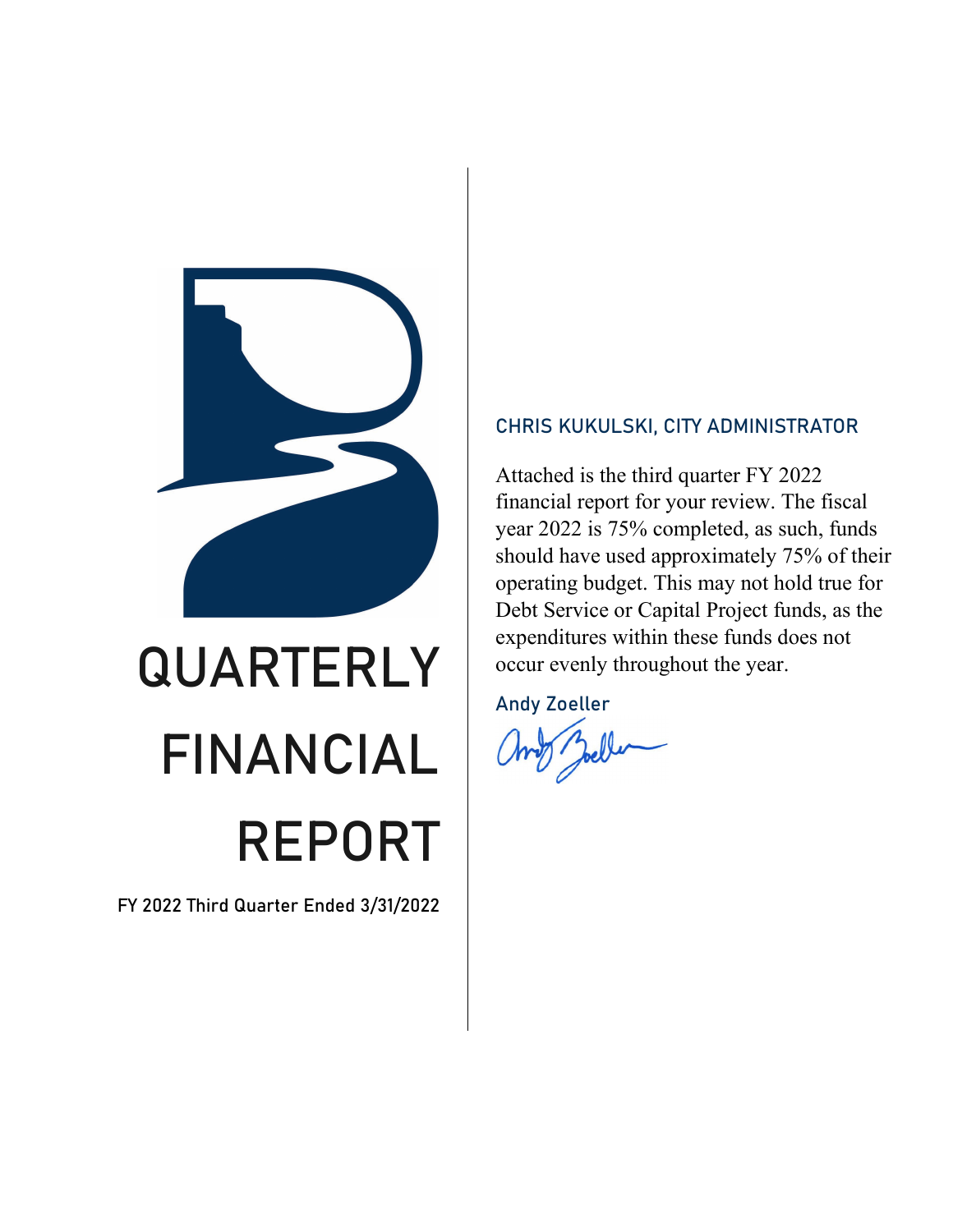# Q3

## FY 2022 Q3

## GENERAL FUND

### **REVENUES**

Overall revenue in the General Fund is up from this same time last year. For the third quarter of FY22, revenue in the General Fund is \$1.8 million higher, or 7.0%, when compared to the same time last year. Most of the increase is a one-time transfer from the SID Revolving fund.

As of the end of the  $3<sup>rd</sup>$  quarter, 59.7% of property taxes billed have been paid. This is expected as payments are due in November and May each year. Property tax revenue in the General Fund is up \$560,485 when compared to the same time last year. This is a result of the property value growth that occurred in 2021.

License and permit revenue is collected throughout the year. When compared to the same time in the prior year, there is a decrease of \$287,881. This is largely a result of the cable franchise fee which has been declining in recent years. This year as the City collected a cable franchise fee of \$1,238,084, a decrease of \$242,000 over the prior year. Business license revenue is down \$58,000 over the prior year. Below is a chart showing business license activity for the quarter, compared to the same time in the prior year.

| Jan-Mar                      | 2021 | 12022 |
|------------------------------|------|-------|
| New Business License         | 208  | 149   |
| Business Lic. Renewals 1.287 |      | 914   |

Intergovernmental revenue, which is revenue received from other governments, is up \$452,615 over the same time in the prior year. At the end of the second quarter 79% of the amount budgeted has been collected. This is largely comprised of the State Entitlement Share payments made by the State of Montana.

Charge for service revenue for the third quarter of FY22 is \$3.3 million, or 75% of the budgeted amount. This is \$292,722 more than what was collected in the same time in the prior year. The majority of this is due to an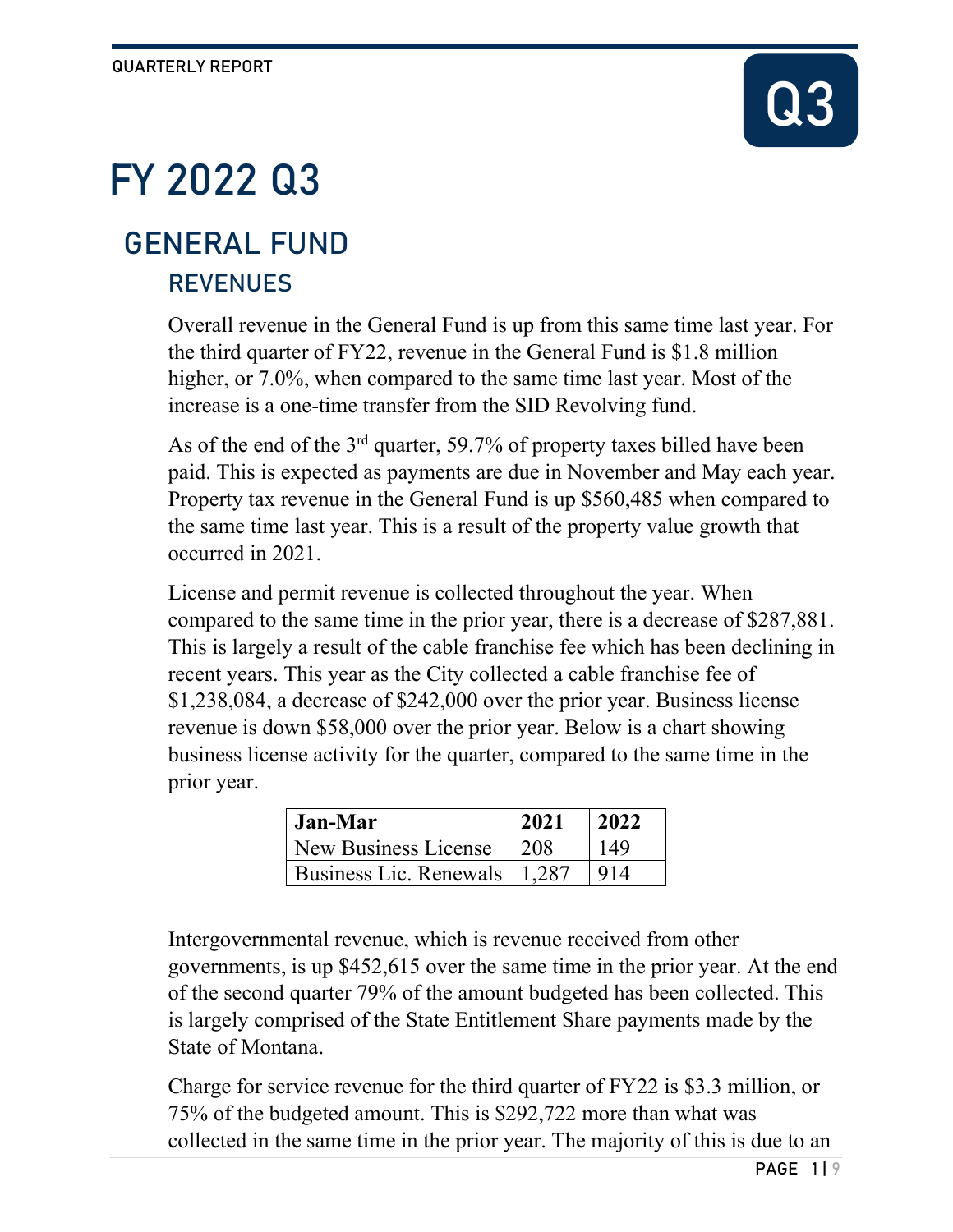increase in methane sales from the landfill and general fund cost allocation charges.

Fines and forfeiture revenue has decreased \$47,732 compared to the same time in the prior fiscal year.



### EXPENDITURES

The actual expenses in the General Fund for the third quarter of FY22 were 70.5% of budget, or \$45.6 million. This is an increase of \$28 million when compared to the same time in the prior fiscal year. The increase is mostly associated with increased transfers out for Public Safety and the purchase of the Stillwater Building for a future City Hall/Law and Justice Center. Additionally, in the prior fiscal year, the City received significant CARES Act Funds which reduced the GF transfer. This causes the comparison to the prior year to be skewed.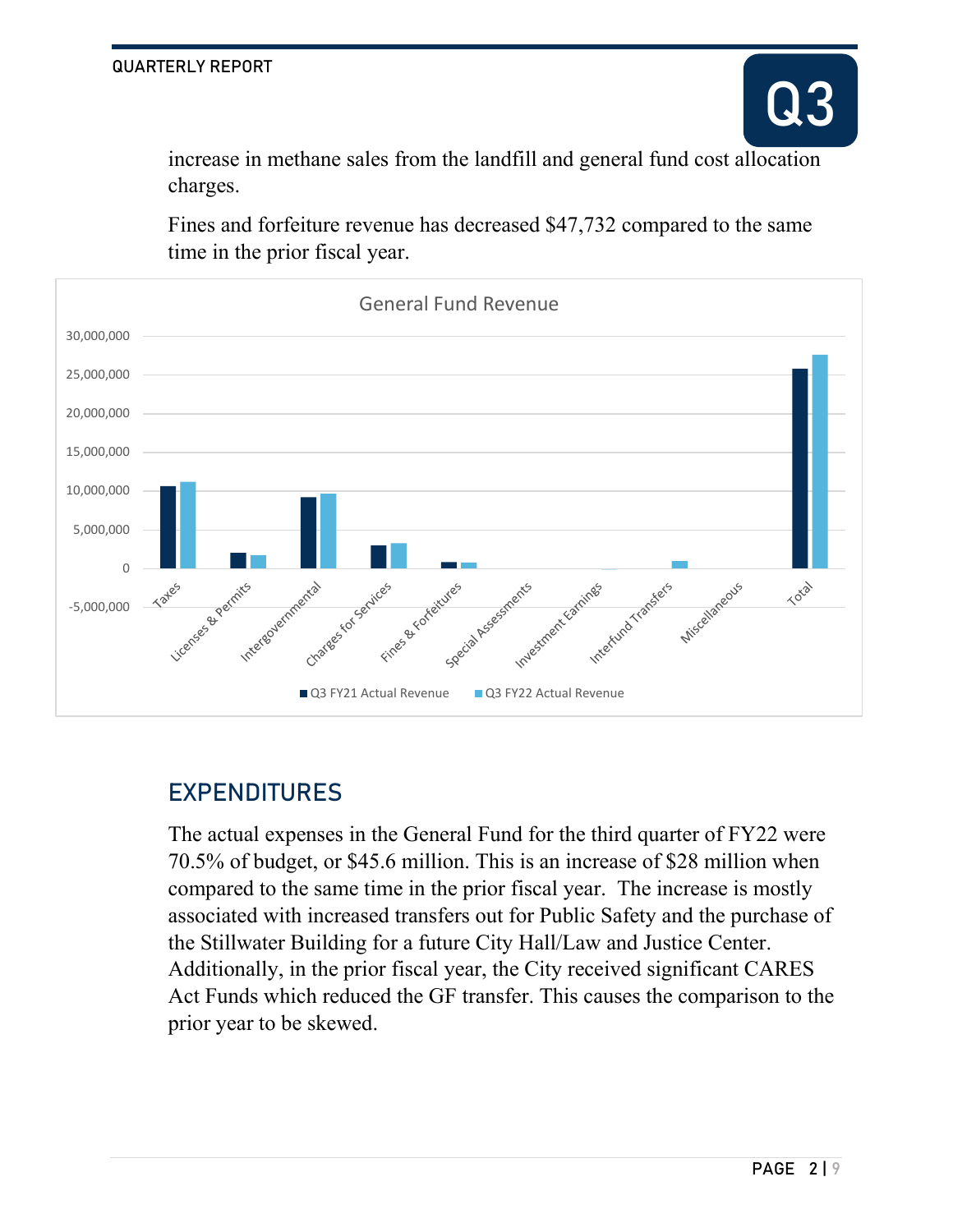

## PUBLIC SAFETY FUND

### REVENUE

The Public Safety Fund tax revenue collected through the end of the third quarter is 58%, or \$10.6 million, of the total budgeted amount. Total tax revenue budgeted in the Public Safety Fund for FY22 is \$18.0 million. This is an increase over the prior year, as it includes the Public Safety Mill Levy that was approved by voters in September of 2020.

Overall Public Safety Fund revenue decreased by 1% over the same time in FY21, or \$462,000. While there has been a significant decline in the intergovernmental revenue (CAREs Act) compared to the prior year, there has been an equal and offsetting increase in the transfer from the General Fund.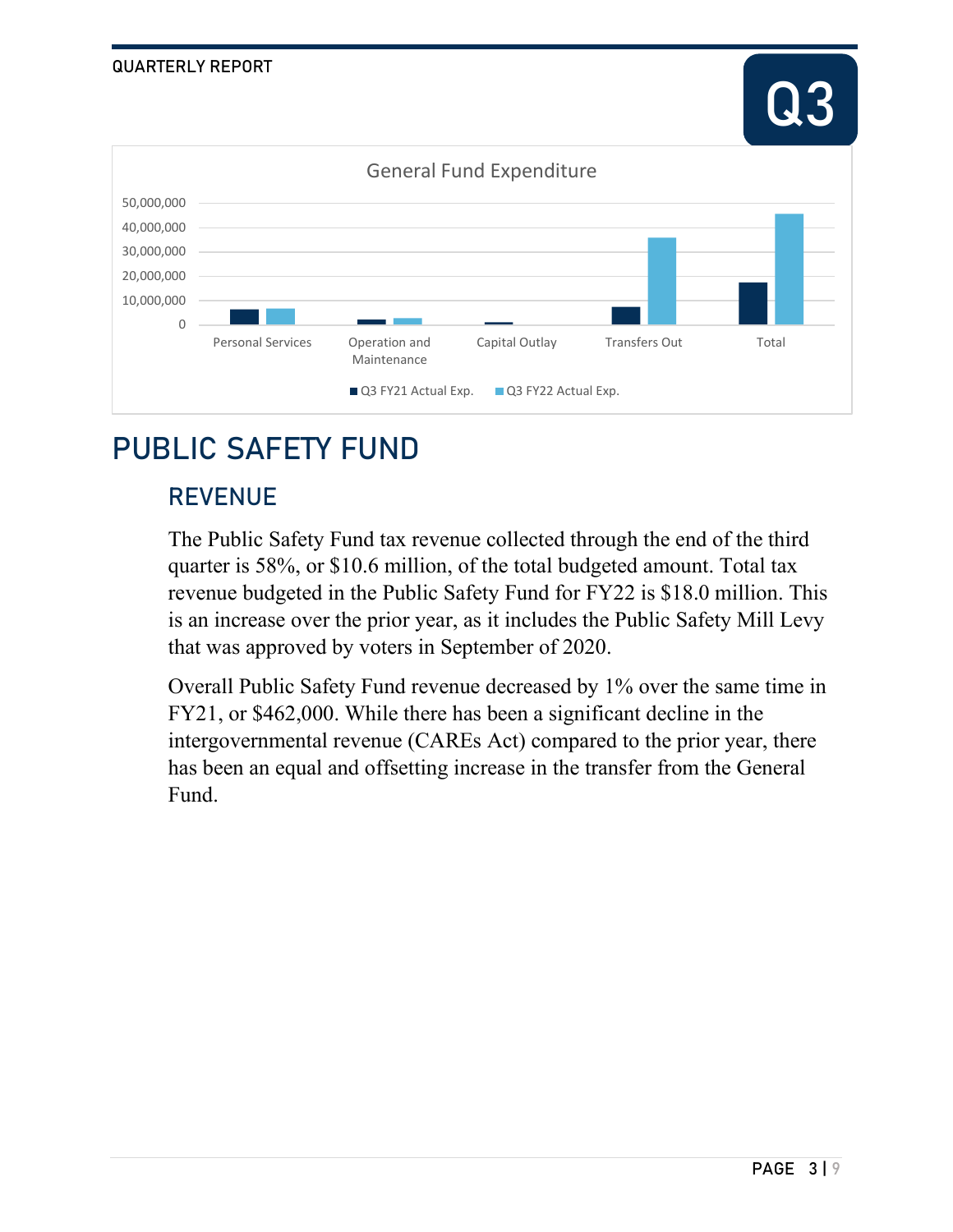

### EXPENDITURE

Expenditures in the Public Safety Fund are up 1.7%, or \$618,696, over the same time in FY21. Personal Services expenses for salaries and wages is down 1.4%, \$408k over the prior year and Capital Outlay is down \$1.2M over the prior year. Total expenditures are 69% of the total annual amount budgeted. The Public Safety fund is operating as expected when comparing budgeted expenditures to actuals.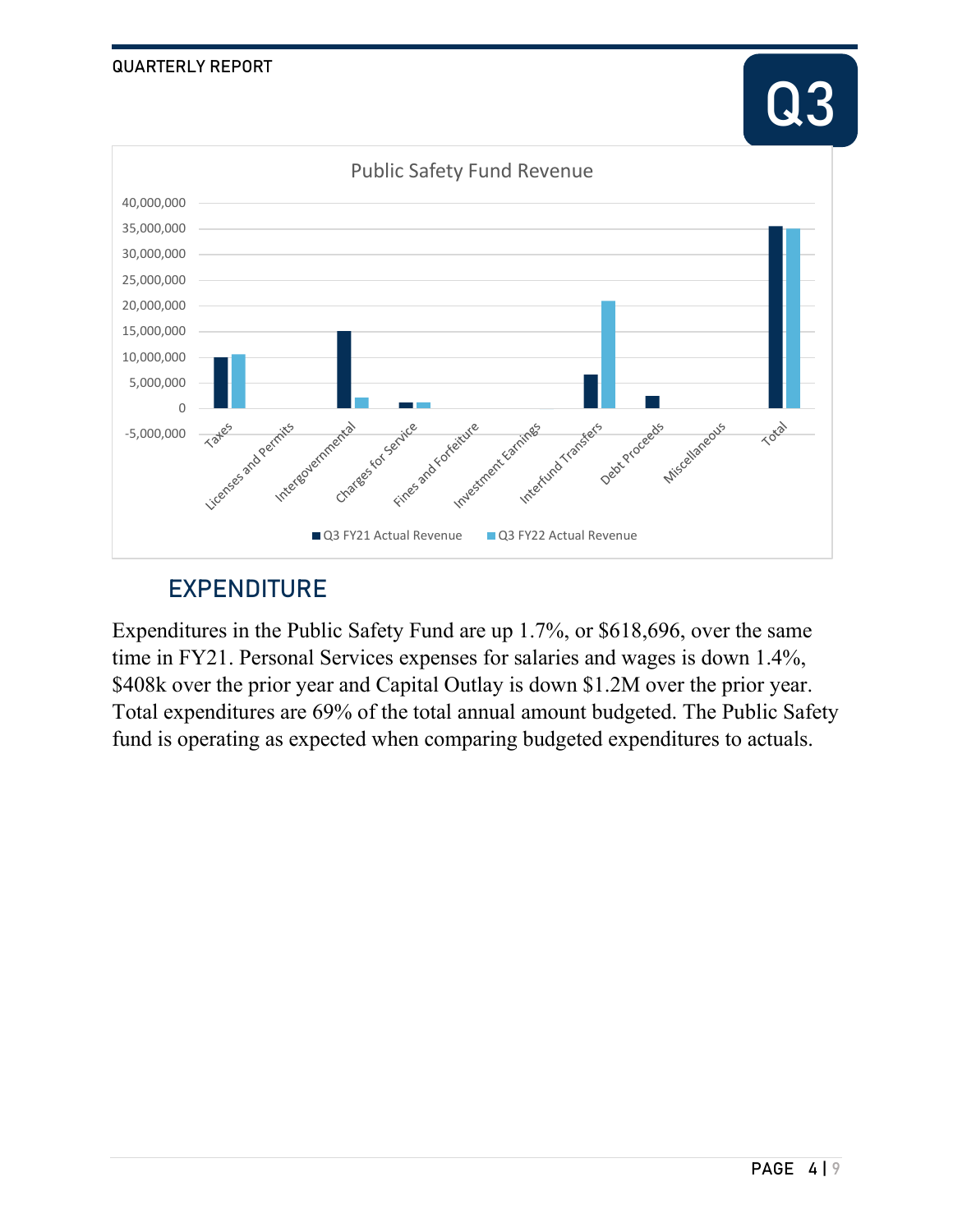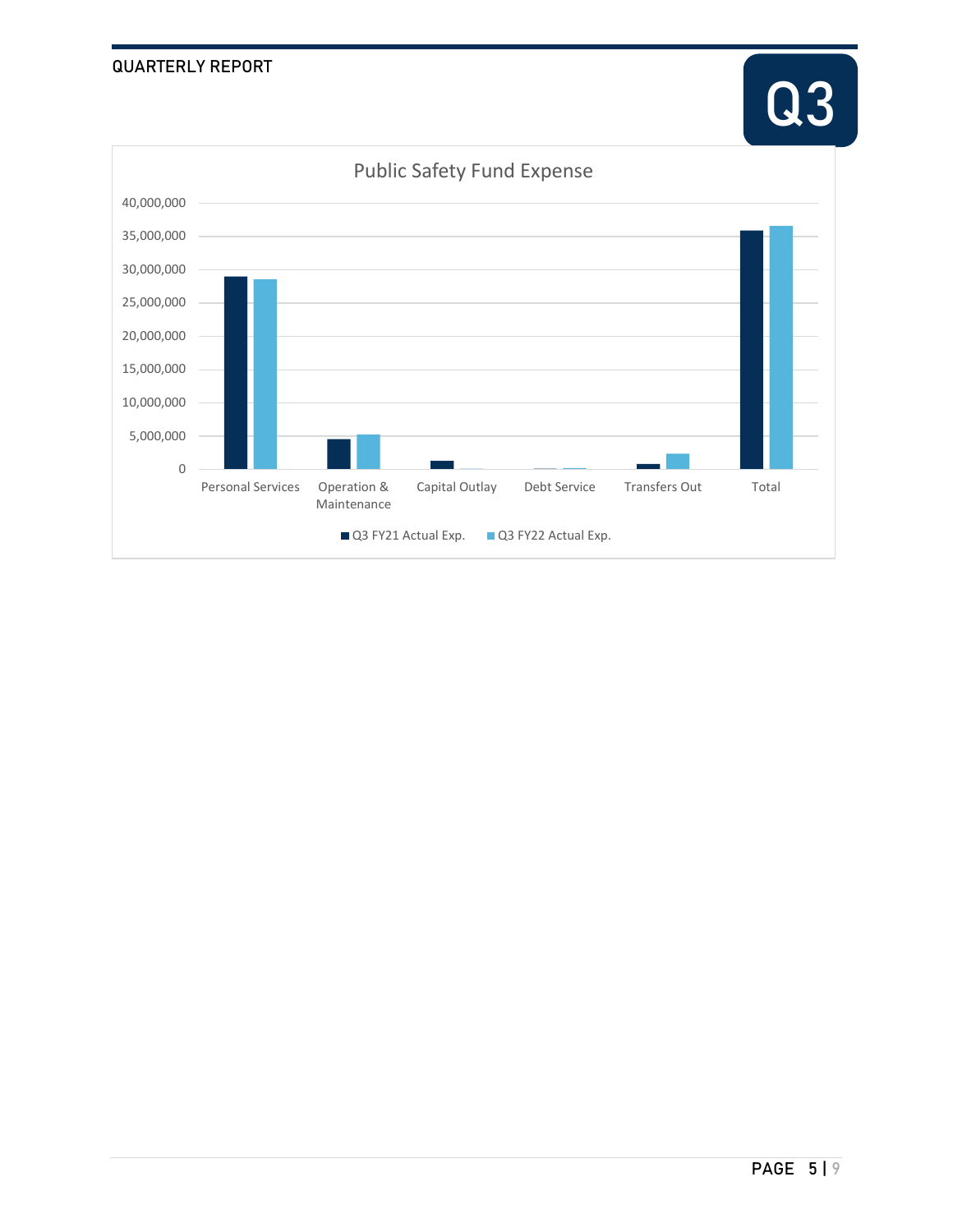

# FY 2022 Q3 Unaudited Major Fund Financial Reports

| <b>City of Billings</b>              |                                                                     |               |           |                            |         |                 |
|--------------------------------------|---------------------------------------------------------------------|---------------|-----------|----------------------------|---------|-----------------|
| <b>GENERAL FUND OPERATING</b>        |                                                                     |               |           |                            |         |                 |
| For fiscal year 2022, Periods 1 - 9  |                                                                     |               |           |                            |         |                 |
|                                      |                                                                     |               |           |                            |         |                 |
|                                      | Total 2022 Amended Budget YTD 2022 Actual 2022 Encumbrance Variance |               |           |                            | %       | YTD 2021 Actual |
| Revenues:                            |                                                                     |               |           |                            |         |                 |
| <b>TAXES</b>                         | 18,476,303.00                                                       | 11,214,707.99 | 0.00      | -7,261,595.01              | 61%     | 10,654,222.26   |
| <b>LICENSES &amp; PERMITS</b>        | 2,199,128.00                                                        | 1,757,015.40  | 0.00      | $-442, 112.60$             | 80%     | 2,044,896.00    |
| INTER-GOVERNMENTAL                   | 12,243,879.00                                                       | 9,667,678.52  |           | $0.00$ -2,576,200.48       | 79%     | 9,215,063.57    |
| <b>CHARGES FOR SERVICES</b>          | 4,373,346.00                                                        | 3,303,963.71  | 0.00      | $-1,069,382.29$            | 76%     | 3,011,241.43    |
| <b>FINES &amp; FORFEITS</b>          | 1,294,046.00                                                        | 806,684.67    | 0.00      | $-487,361.33$              | 62%     | 848,416.63      |
| SPECIAL ASSESMENTS                   | 0.00                                                                | 11,609.26     | 0.00      | 11,609.26                  | 0%      | 21,069.00       |
| <b>INVESTMENT EARNINGS</b>           | 70,301.00                                                           | $-96,090.70$  | 0.00      | $-166,391.70$              | $-137%$ | 22,225.82       |
| <b>INTERFUND TRANSFERS</b>           | 2,110,100.00                                                        | 972,725.50    | 0.00      | $-1,137,374.50$            | 46%     | 0.00            |
| MISCELLANEOUS                        | 600.00                                                              | 366.99        | 0.00      | $-233.01$                  | 61%     | 5,197.63        |
| <b>Total Revenues</b>                | 40,767,703.00                                                       | 27,638,661.34 |           | $0.00$ -13, 129, 041.66    | 68%     | 25,822,332.34   |
| <b>Expenditures:</b>                 |                                                                     |               |           |                            |         |                 |
| <b>By Category</b>                   |                                                                     |               |           |                            |         |                 |
| PERSONAL SERVICES                    | 10,075,524.00                                                       | 6,781,814.93  | 0.00      | 3,293,709.07               | 67%     | 6,521,496.45    |
| <b>OPERATIONS &amp; MAINT</b>        | 3,889,149.73                                                        | 2,890,222.73  | 37,432.82 | 961,494.18                 | 75%     | 2,365,770.93    |
| CAPITAL                              | 227,612.23                                                          | 54,022.03     | 41,829.79 | 131,760.41                 | 42%     | 1,215,663.78    |
| <b>INTERFUND TRANSFERS</b>           | 50,468,515.00                                                       | 35,880,213.89 |           | $0.00 \mid 14,588,301.11$  | 71%     | 7,473,358.50    |
| <b>Total Expenditures</b>            | 64,660,800.96                                                       | 45,606,273.58 |           | 79, 262.61 18, 975, 264.77 | 71%     | 17,576,289.66   |
| <b>City of Billings</b>              |                                                                     |               |           |                            |         |                 |
|                                      |                                                                     |               |           |                            |         |                 |
| <b>GENERAL FUND-BY DEPT DIVISION</b> |                                                                     |               |           |                            |         |                 |
| For fiscal year 2022, Periods 1 - 9  |                                                                     |               |           |                            |         |                 |
|                                      | Total 2022 Amended Budget YTD 2022 Actual 2022 Encumbrance Variance |               |           |                            | %       | YTD 2021 Actual |
| <b>Expenditures:</b>                 |                                                                     |               |           |                            |         |                 |
| <b>By Department/Division</b>        |                                                                     |               |           |                            |         |                 |
| <b>MAYOR &amp; COUNCIL</b>           | 295,932.00                                                          | 504,858.75    | 0.00      | $-208,926.75$              | 171%    | 181,030.56      |
| <b>CITY ADMINISTRATOR</b>            | 1,067,701.02                                                        | 682,817.28    | 31,807.76 | 353,075.98                 | 67%     | 800,223.26      |
| <b>HUMAN RESOURCES</b>               | 917,576.50                                                          | 632,353.17    | 0.00      | 285, 223.33                | 69%     | 609,289.41      |
| <b>CITY ATTORNEY</b>                 | 2,524,118.15                                                        | 1,688,418.79  | 0.00      | 835,699.36                 | 67%     | 1,537,281.05    |
| MUNICIPAL COURT                      | 1,561,434.00                                                        | 986,598.41    | 0.00      | 574,835.59                 | 63%     | 1,041,951.65    |
| <b>FINANCE</b>                       | 1,718,569.00                                                        | 1,198,489.31  | 0.00      | 520,079.69                 | 70%     | 1, 153, 180. 42 |
| <b>CODE ENFORCEMENT</b>              | 809,384.06                                                          | 429,942.34    | 1,425.06  | 378,016.66                 | 53%     | 378,964.23      |
| <b>PARKS &amp; RECREATION</b>        | 4,784,051.23                                                        | 3,353,210.20  |           | 41,829.79 1,389,011.24     | 71%     | 3,098,149.41    |
| NON-DEPARTMENTAL                     | 50,957,035.00                                                       | 36,129,585.33 |           | 4,200.00 14,823,249.67     | 71%     | 8,776,219.67    |
| <b>COUNCIL CONTINGENCY</b>           | 25,000.00                                                           | 0.00          | 0.00      | 25,000.00                  | 0%      | 0.00            |
| <b>Total Expenditures</b>            | 64,660,800.96                                                       | 45,606,273.58 |           | 79, 262.61 18, 975, 264.77 | 71%     | 17,576,289.66   |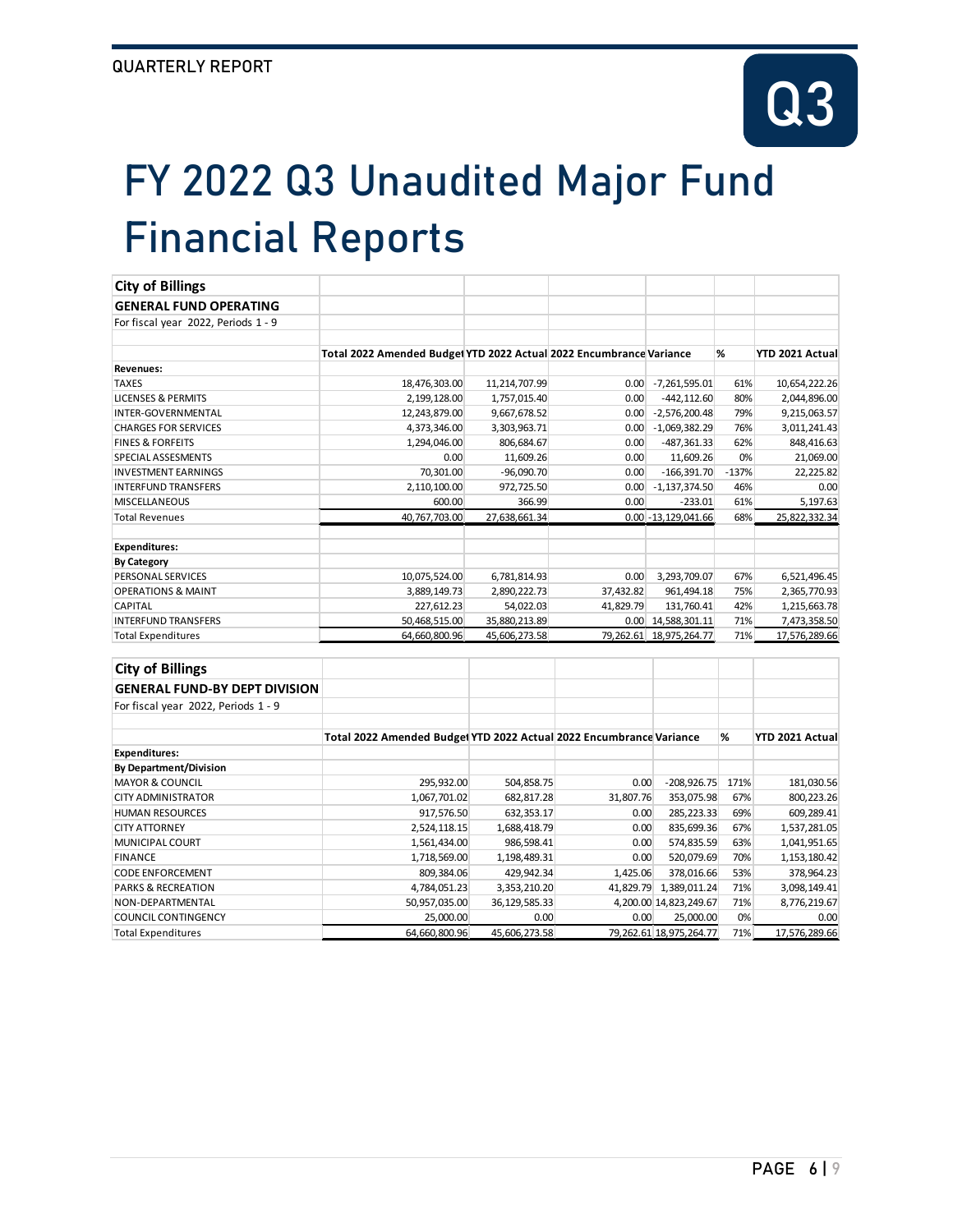| <b>City of Billings</b>             |                                                                       |               |            |                          |          |                  |
|-------------------------------------|-----------------------------------------------------------------------|---------------|------------|--------------------------|----------|------------------|
| <b>PUBLIC SAFETY FUND</b>           |                                                                       |               |            |                          |          |                  |
| For fiscal year 2022, Periods 1 - 9 |                                                                       |               |            |                          |          |                  |
|                                     |                                                                       |               |            |                          |          |                  |
|                                     | Total 2022 Amemded Budget   YTD 2022 Actual 2022 Encumbrance Variance |               |            |                          | %        | YTD 2021 Actual  |
| <b>Revenues:</b>                    |                                                                       |               |            |                          |          |                  |
| <b>TAXES</b>                        | 18,031,970                                                            | 10,603,023.03 | 0.00       | -7,428,946.97            | 59%      | 10,017,008.01    |
| <b>LICENSES &amp; PERMITS</b>       | 38,700                                                                | 17,622.88     | 0.00       | $-21,077.12$             | 46%      | 18,258.50        |
| <b>INTER-GOVERNMENTAL</b>           | 3,257,298                                                             | 2,195,119.61  | 0.00       | $-1,062,178.39$          | 67%      | 15, 102, 588. 13 |
| <b>CHARGES FOR SERVICES</b>         | 2,350,702                                                             | 1,236,963.72  | 0.00       | $-1,113,738.28$          | 53%      | 1,200,937.48     |
| <b>FINES &amp; FORFEITS</b>         | 2,400                                                                 | 5,681.00      | 0.00       | 3,281.00                 | 237%     | 2,344.50         |
| <b>INVESTMENT EARNINGS</b>          | 2,985                                                                 | $-48,884.56$  | 0.00       | $-51,869.56$             | $-1638%$ | 2,762.67         |
| <b>INTERFUND TRANSFERS</b>          | 28,501,060                                                            | 21,000,000.00 | 0.00       | $-7,501,060.00$          | 74%      | 6,660,701.00     |
| <b>MISCELLANEOUS</b>                | 37,300                                                                | 68,629.71     | 0.00       | 31,329.71                | 184%     | 21,440.15        |
| <b>Total Revenues</b>               | 52,222,415                                                            | 35,078,155.39 |            | $0.00$ -17,144,259.61    | 67%      | 35,540,652.10    |
| <b>Expenditures:</b>                |                                                                       |               |            |                          |          |                  |
| <b>By Category</b>                  |                                                                       |               |            |                          |          |                  |
| PERSONAL SERVICES                   | 40,422,143                                                            | 28,578,896.15 |            | 0.00 11,843,246.85       | 71%      | 28,987,572.54    |
| <b>OPERATIONS &amp; MAINT</b>       | 7,289,652                                                             | 5,257,671.68  | 264,888.65 | 1,767,091.19             | 76%      | 4,633,726.49     |
| <b>CAPITAL</b>                      | 1,704,138                                                             | 134,706.82    | 46,890.22  | 1,522,540.67             | 11%      | 1,365,438.80     |
| <b>DEBT SERVICE</b>                 | 242,000                                                               | 214,077.28    | 0.00       | 27,922.72                | 88%      | 127,984.87       |
| <b>INTERFUND TRANSFERS</b>          | 3,151,754                                                             | 2,400,365.00  | 0.00       | 751,389.00               | 76%      | 852,298.50       |
| <b>Total Expenditures</b>           | 52,809,686                                                            | 36,585,716.93 |            | 311,778.87 15,912,190.43 | 70%      | 35,967,021.20    |
| <b>By Department/Division</b>       |                                                                       |               |            |                          |          |                  |
| <b>POLICE</b>                       | 28,738,073                                                            | 19,369,067.76 | 84,021.40  | 9,284,984.00             | 68%      | 20,338,142.71    |
| <b>FIRE</b>                         | 24,071,613                                                            | 17,216,649.17 | 227,757.47 | 6,627,206.43             | 72%      | 15,628,878.49    |
| <b>Total Expenditures</b>           | 52,809,686                                                            | 36,585,716.93 |            | 311,778.87 15,912,190.43 | 70%      | 35,967,021.20    |
|                                     |                                                                       |               |            |                          |          |                  |
| <b>City of Billings</b>             |                                                                       |               |            |                          |          |                  |
| <b>AIRPORT OPERATING FUND</b>       |                                                                       |               |            |                          |          |                  |
| For fiscal year 2022, Periods 1 - 9 |                                                                       |               |            |                          |          |                  |

|                               | Total 2022 Amended Budget YTD 2022 Actual 2022 Encumbrance Variance |               |      |                           | %       | YTD 2021 Actual |
|-------------------------------|---------------------------------------------------------------------|---------------|------|---------------------------|---------|-----------------|
| <b>Revenues:</b>              |                                                                     |               |      |                           |         |                 |
| INTER-GOVERNMENTAL            | 9,523,603.00                                                        | 13,502,138.34 |      | 0.00 3,978,535.34         | 142%    | 10,291,631.37   |
| <b>CHARGES FOR SERVICES</b>   | 10,219,845.00                                                       | 7,913,867.31  |      | $0.00 - 2,305,977.69$     | 77%     | 6,508,818.78    |
| <b>INVESTMENT EARNINGS</b>    | 70,736.00                                                           | $-151,941.73$ | 0.00 | $-222,677.73$             | $-215%$ | 24,609.57       |
| <b>DEBT PROCEEDS</b>          | 8,000,000.00                                                        | 0.00          |      | $0.00 - 8,000,000.00$     | 0%      | 60,000.00       |
| <b>MISCELLANEOUS</b>          | 44,200.00                                                           | 78,498.84     | 0.00 | 34,298.84                 | 178%    | 64,507.58       |
| <b>Total Revenues</b>         | 27,858,384.00                                                       | 21,342,562.76 |      | $0.00 - 6,515,821.24$     | 77%     | 16,949,567.30   |
| <b>Expenditures:</b>          |                                                                     |               |      |                           |         |                 |
| <b>By Category</b>            |                                                                     |               |      |                           |         |                 |
| PERSONAL SERVICES             | 4,970,178.00                                                        | 3,486,401.81  |      | $0.00 \mid 1,483,776.19$  | 70%     | 3,276,668.68    |
| <b>OPERATIONS &amp; MAINT</b> | 3,584,126.98                                                        | 1,934,514.14  |      | 139,853.41 1,509,759.43   | 58%     | 1,875,807.58    |
| <b>CAPITAL</b>                | 24,874,250.92                                                       | 16,419,084.86 |      | 5,910,398.94 2,544,767.12 | 90%     | 9,030,173.10    |
| <b>DEBT SERVICE</b>           | 603,640.00                                                          | 87,016.31     | 0.00 | 516,623.69                | 14%     | 454,315.14      |
| <b>Total Expenditures</b>     | 34,032,195.90                                                       | 21,927,017.12 |      | 6,050,252.35 6,054,926.43 | 82%     | 14,636,964.50   |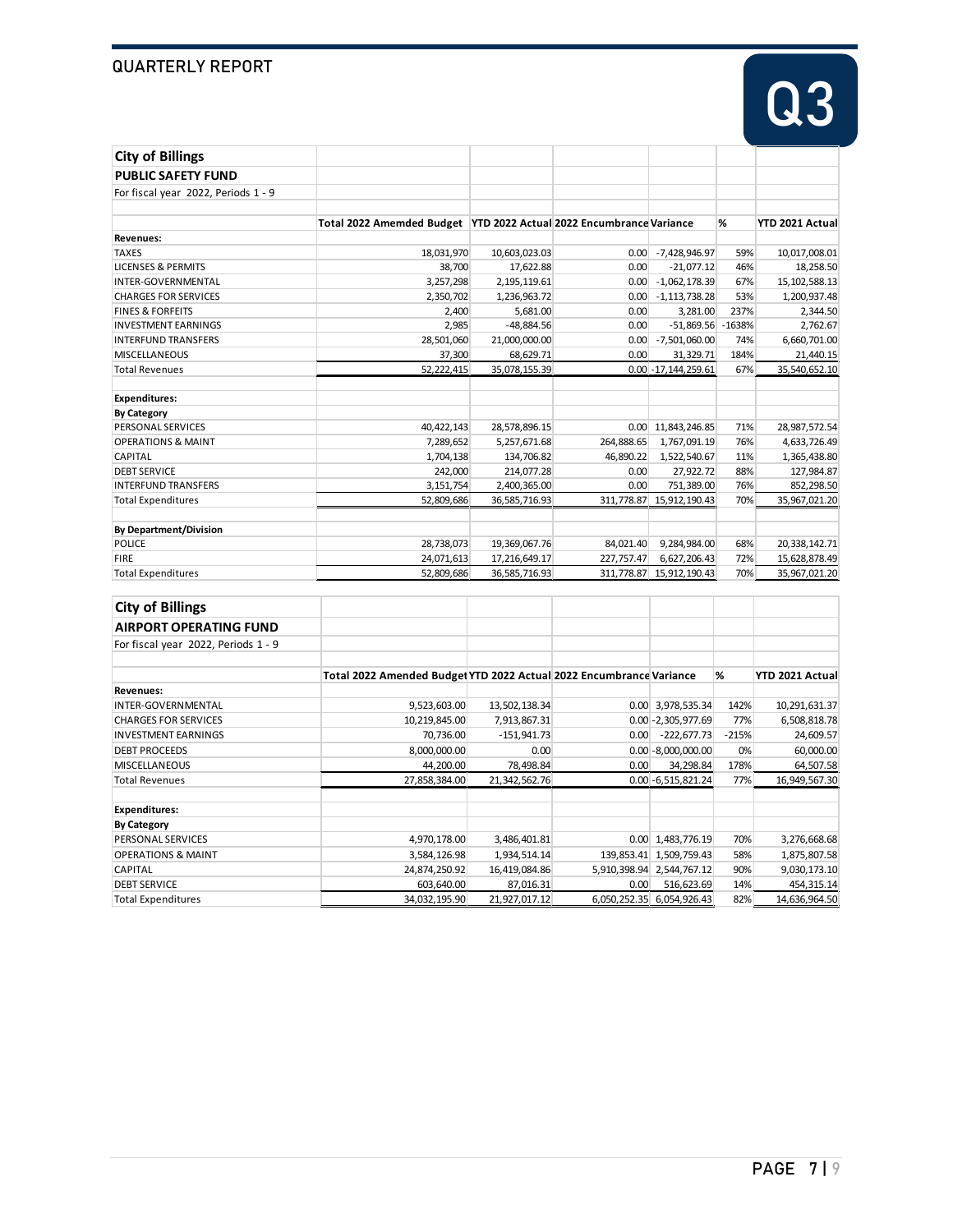| <b>City of Billings</b>                          |                                                                       |                               |              |                                                 |                |                               |
|--------------------------------------------------|-----------------------------------------------------------------------|-------------------------------|--------------|-------------------------------------------------|----------------|-------------------------------|
| <b>PUBLIC WORKS-SOLID WASTE FUND</b>             |                                                                       |                               |              |                                                 |                |                               |
| For fiscal year 2022, Periods 1 - 9              |                                                                       |                               |              |                                                 |                |                               |
|                                                  |                                                                       |                               |              |                                                 |                |                               |
|                                                  | Total 2022 Amended Budget YTD 2022 Actual 2022 Encumbrance Variance   |                               |              |                                                 | %              | YTD 2021 Actual               |
| Revenues:                                        |                                                                       |                               |              |                                                 |                |                               |
| INTER-GOVERNMENTAL                               | 0.00                                                                  | 0.00                          | 0.00         |                                                 | $0.00$ #DIV/0! | 1,193.00                      |
| <b>CHARGES FOR SERVICES</b>                      | 17,148,000.00                                                         | 12,902,495.22                 |              | $0.00 - 4,245,504.78$                           | 75%            | 12, 131, 231. 27              |
| <b>INVESTMENT EARNINGS</b>                       | 162,000.00                                                            | $-103,632.58$                 | 0.00         | $-265,632.58$                                   | $-64%$         | 50,939.86                     |
| MISCELLANEOUS                                    | 0.00                                                                  | 753,676.51                    | 0.00         | 753,676.51 #DIV/0!                              |                | 5,437.00                      |
| <b>Total Revenues</b>                            | 17,310,000.00                                                         | 13,552,539.15                 |              | $0.00 - 3,757,460.85$                           | 78%            | 12,188,801.13                 |
| <b>Expenditures:</b>                             |                                                                       |                               |              |                                                 |                |                               |
| <b>By Category</b>                               |                                                                       |                               |              |                                                 |                |                               |
| PERSONAL SERVICES                                | 6,124,263.00                                                          | 4,283,058.52                  |              | $0.00 \mid 1,841,204.48$                        | 70%            | 4,132,851.15                  |
| <b>OPERATIONS &amp; MAINT</b>                    | 6,261,941.73                                                          | 5,271,020.63                  | 1,027,828.94 | $-36,907.84$                                    | 101%           | 3,978,085.68                  |
| <b>CAPITAL</b>                                   | 13, 251, 833.01                                                       | 1,860,017.23                  |              | 1,450,041.40 9,941,774.38                       | 25%            | 9,650,528.24                  |
| <b>DEBT SERVICE</b>                              | 1,565,025.00                                                          | 395,362.50                    |              | 0.00 1,169,662.50                               | 25%            | 413,737.50                    |
| <b>Total Expenditures</b>                        | 27,203,062.74                                                         | 11,809,458.88                 |              | 2,477,870.34 12,915,733.52                      | 53%            | 18, 175, 202.57               |
|                                                  |                                                                       |                               |              |                                                 |                |                               |
| <b>City of Billings</b>                          |                                                                       |                               |              |                                                 |                |                               |
| <b>PUBLIC WORKS-WASTEWATER FUND</b>              |                                                                       |                               |              |                                                 |                |                               |
| For fiscal year 2022, Periods 1 - 9              |                                                                       |                               |              |                                                 |                |                               |
|                                                  | Total 2022 Amended Budget   YTD 2022 Actual 2022 Encumbrance Variance |                               |              |                                                 | %              | YTD 2021 Actual               |
| <b>Revenues:</b>                                 |                                                                       |                               |              |                                                 |                |                               |
| INTER-GOVERNMENTAL                               | 0.00                                                                  | 0.00                          | 0.00         |                                                 | $0.00$ #DIV/0! | 5,268.25                      |
| <b>CHARGES FOR SERVICES</b>                      | 22,088,520.00                                                         | 15,416,720.77                 |              | $0.00 - 6,671,799.23$                           | 70%            | 14,632,526.37                 |
| <b>INVESTMENT EARNINGS</b>                       | 280,000.00                                                            | $-233,256.13$                 | 0.00         | $-513,256.13$                                   | $-83%$         | 80,282.73                     |
| <b>MISCELLANEOUS</b>                             | 0.00                                                                  | 14,209.93                     | 0.00         | 14,209.93 #DIV/0!                               |                | 108,070.66                    |
| <b>Total Revenues</b>                            | 22,368,520.00                                                         | 15, 197, 674. 57              |              | $0.00 - 7,170,845.43$                           | 68%            | 14,826,148.01                 |
|                                                  |                                                                       |                               |              |                                                 |                |                               |
| <b>Expenditures:</b>                             |                                                                       |                               |              |                                                 |                |                               |
| <b>By Category</b><br>PERSONAL SERVICES          | 4,246,390.00                                                          | 2,803,620.78                  |              | $0.00 \mid 1,442,769.22$                        | 66%            | 2,813,415.87                  |
| <b>OPERATIONS &amp; MAINT</b>                    | 7,178,901.69                                                          | 4,592,496.06                  |              | 1,160,771.57 1,425,634.06                       | 80%            | 4,097,657.44                  |
| CAPITAL                                          | 25,085,632.23                                                         | 5,103,594.90                  |              | 8,557,422.14 11,424,615.19                      | 54%            | 6,517,054.69                  |
| <b>DEBT SERVICE</b>                              |                                                                       |                               |              |                                                 |                |                               |
| <b>Total Expenditures</b>                        | 5,374,653.00<br>41,885,576.92                                         | 1,252,961.25<br>13,752,672.99 |              | 0.00 4,121,691.75<br>9,718,193.71 18,414,710.22 | 23%<br>56%     | 1,300,828.75<br>14,728,956.75 |
|                                                  |                                                                       |                               |              |                                                 |                |                               |
| <b>City of Billings</b>                          |                                                                       |                               |              |                                                 |                |                               |
| <b>PUBLIC WORKS-WATER FUND</b>                   |                                                                       |                               |              |                                                 |                |                               |
| For fiscal year 2022, Periods 1 - 9              |                                                                       |                               |              |                                                 |                |                               |
|                                                  |                                                                       |                               |              |                                                 |                |                               |
|                                                  | Total 2022 Amended Budget YTD 2022 Actual 2022 Encumbrance Variance   |                               |              |                                                 | %              | YTD 2021 Actual               |
| <b>Revenues:</b><br>INTER-GOVERNMENTAL           | 0.00                                                                  | 0.00                          | 0.00         |                                                 | $0.00$ #DIV/0! | 967.78                        |
| <b>CHARGES FOR SERVICES</b>                      | 29,907,700.00                                                         | 22,424,601.56                 | 0.00         | $-7,483,098.44$                                 | 75%            | 20,781,999.50                 |
| <b>INVESTMENT EARNINGS</b>                       | 307,000.00                                                            | 308,504.26                    | 0.00         | 1,504.26                                        | 100%           | 510,736.79                    |
| <b>DEBT PROCEEDS</b>                             | 72,000,000.00                                                         | 0.00                          |              | $0.00$ -72,000,000.00                           | 0%             | 0.00                          |
| <b>MISCELLANEOUS</b>                             | 7,200.00                                                              | 110,623.79                    | 0.00         | 103,423.79                                      | 1536%          | 308,490.58                    |
| <b>Total Revenues</b>                            | 102,221,900.00                                                        | 22,843,729.61                 |              | $0.00$ -79,378,170.39                           | 22%            | 21,602,194.65                 |
|                                                  |                                                                       |                               |              |                                                 |                |                               |
| <b>Expenditures:</b>                             |                                                                       |                               |              |                                                 |                |                               |
| <b>By Category</b>                               |                                                                       |                               |              |                                                 |                |                               |
| PERSONAL SERVICES                                | 5,148,819.00                                                          | 3,409,524.04                  | 0.00         | 1,739,294.96                                    | 66%            | 3,407,134.72                  |
| <b>OPERATIONS &amp; MAINT</b>                    | 9,172,252.35                                                          | 6,533,126.38                  | 967,297.83   | 1,671,828.14                                    | 82%            | 5,663,535.88                  |
| CAPITAL                                          | 103,975,857.09                                                        | 6,842,354.11                  | 5,765,123.89 | 91,368,379.09                                   | 12%            | 6,270,632.56                  |
| <b>DEBT SERVICE</b><br><b>Total Expenditures</b> | 5,770,000.00<br>124,066,928.44                                        | 258,833.75                    | 0.00         | 5,511,166.25<br>6,732,421.72 100,290,668.44     | 4%             | 287,476.25                    |
|                                                  |                                                                       | 17,043,838.28                 |              |                                                 | 19%            | 15,628,779.41                 |